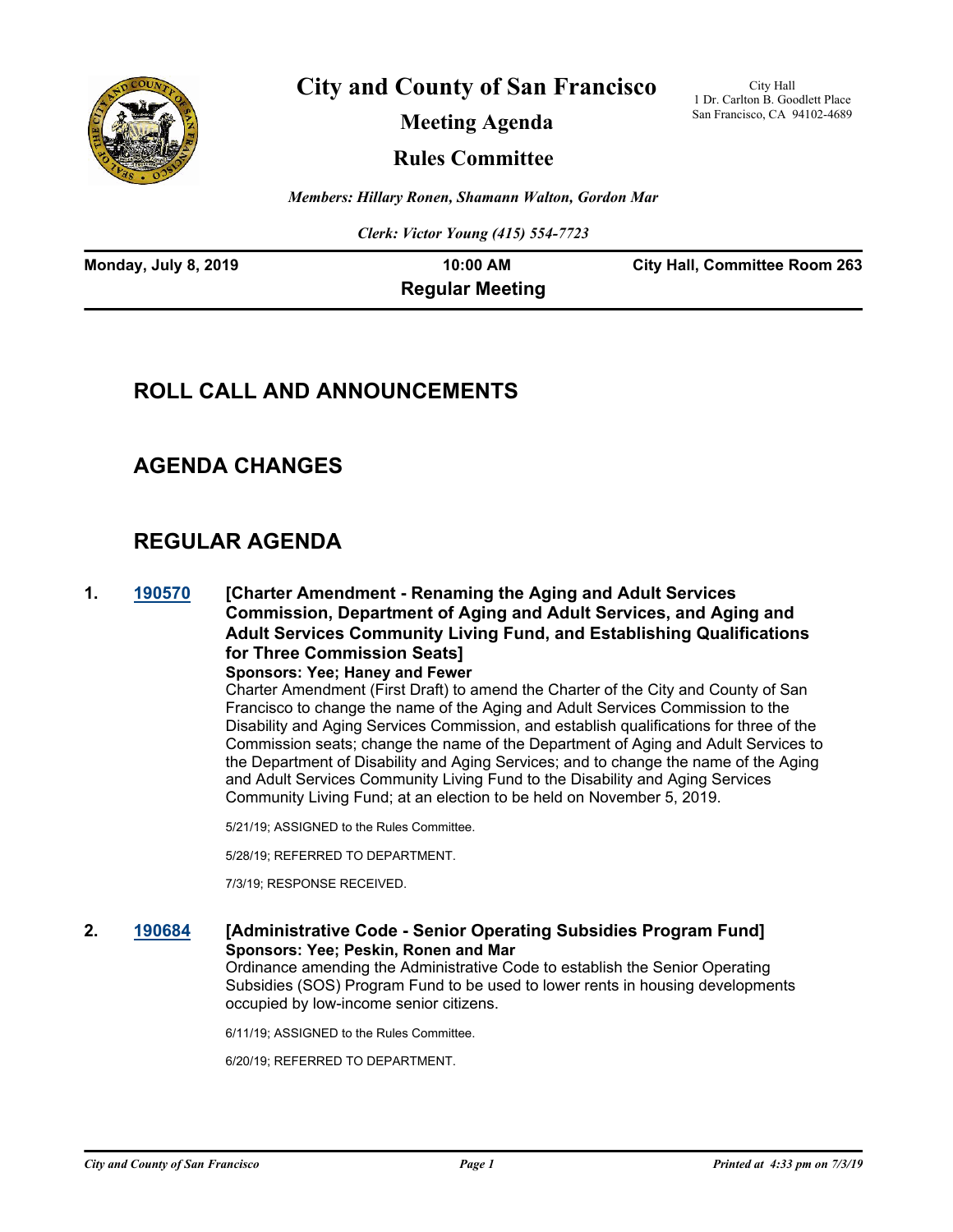#### **3. [190569](http://sfgov.legistar.com/gateway.aspx?m=l&id=34691) [Charter Amendment - Homelessness Oversight Commission] Sponsors: Haney; Walton, Peskin and Ronen**

Charter Amendment (First Draft) to amend the Charter of the City and County of San Francisco to create the Homelessness Oversight Commission to oversee the Department of Homelessness and Supportive Housing; to require the Commission to review and approve, disapprove, or modify: criteria to be used to ascertain eligibility or priority for programs and/or services operated or provided by the Department; the opening or closing of homeless shelters, navigation centers, or other facilities that provide shelter to unsheltered persons; and contracts and grant agreements with an annual value exceeding \$200,000; and to authorize the Commission to conduct public education and outreach concerning programs and services for homeless persons in San Francisco, and issues concerning homelessness; at an election to be held on November 5, 2019.

5/21/19; ASSIGNED UNDER 30 DAY RULE to the Rules Committee.

5/28/19; REFERRED TO DEPARTMENT.

7/3/19; RESPONSE RECEIVED.

#### **4. [190586](http://sfgov.legistar.com/gateway.aspx?m=l&id=34708) [Withdrawing Charter Amendment - Free City College Fund] Sponsor: Mar**

Motion withdrawing the Charter Amendment previously ordered submitted by the Board of Supervisors, for the election to be held on November 5, 2019, to establish the Free City College Fund to defray certain costs of City College students, and to require annual appropriations in designated amounts to the Fund (Board File No. 181001).

5/21/19; RECEIVED AND ASSIGNED to the Rules Committee.

5/28/19; REFERRED TO DEPARTMENT.

*The Chair intends to entertain a motion to refer this item to the full Board as a Committee Report for consideration on July 9, 2019.*

#### **5. [190730](http://sfgov.legistar.com/gateway.aspx?m=l&id=34852) [Administrative Code - City College Financial Assistance Fund - Free City College Oversight Committee] Sponsor: Mar**

Ordinance amending the Administrative Code to modify the San Francisco City College Financial Assistance Fund from which the City provides funding to the San Francisco Community College District, and to modify the membership of the Free City College Oversight Committee that makes recommendations regarding the uses of those funds.

6/25/19; ASSIGNED to the Rules Committee.

*The Chair intends to entertain a motion to refer this item to the full Board as a Committee Report for consideration on July 9, 2019.*

# **ADJOURNMENT**

*NOTE: Pursuant to Government Code Section 65009, the following notice is hereby given: if you challenge, in court, the general plan amendments or planning code and zoning map amendments described above, you may be limited to raising only those issues you or someone else raised at the public hearing described in this notice, or in written correspondence delivered to the Board of Supervisors at, or prior to, the public hearing.*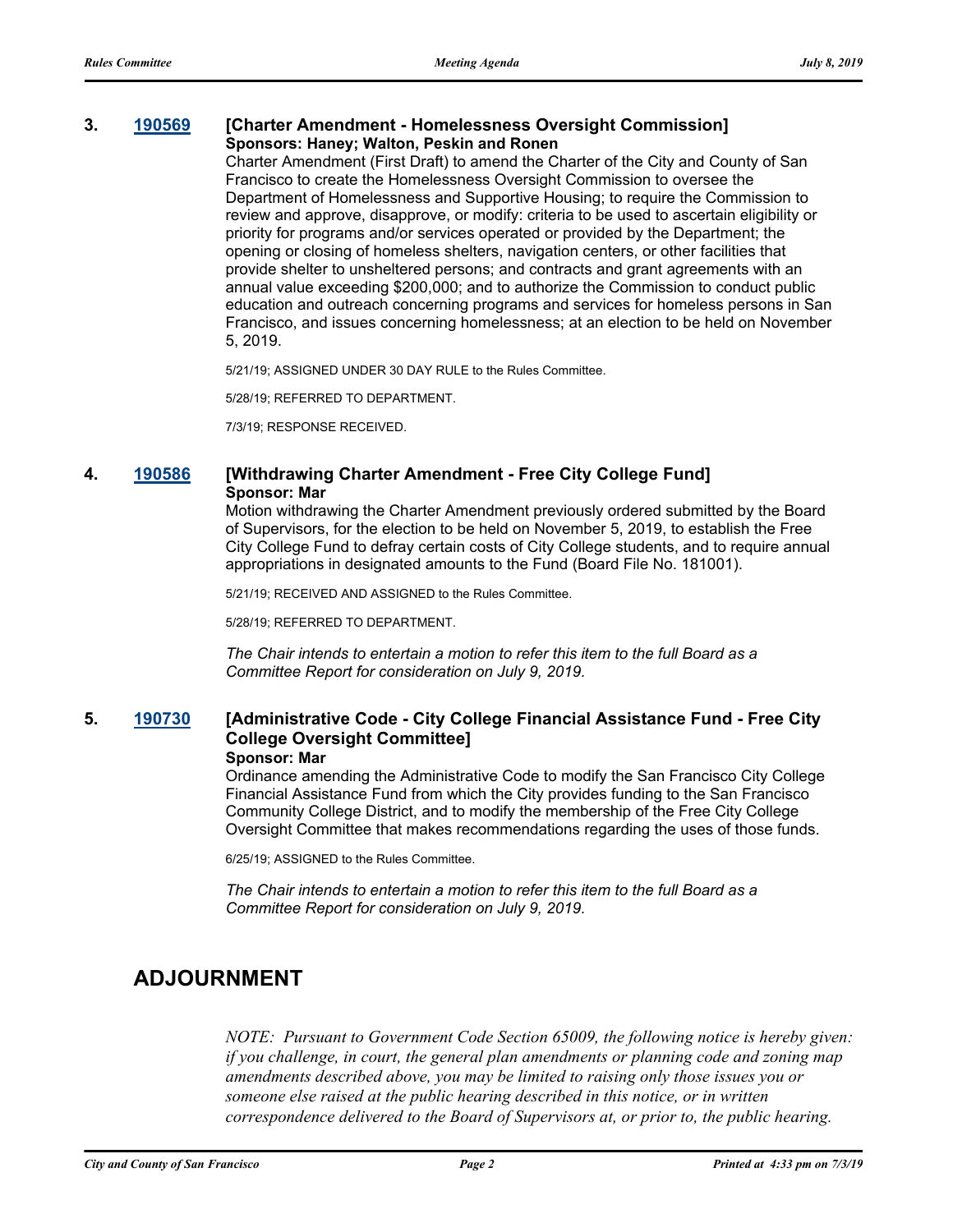# **LEGISLATION UNDER THE 30-DAY RULE**

*NOTE: The following legislation will not be considered at this meeting. Board Rule 3.22 provides that when an Ordinance or Resolution is introduced which would CREATE OR REVISE MAJOR CITY POLICY, the Committee to which the legislation is assigned shall not consider the legislation until at least thirty days after the date of introduction. The provisions of this rule shall not apply to the routine operations of the departments of the City or when a legal time limit controls the hearing timing. In general, the rule shall not apply to hearings to consider subject matter when no legislation has been presented, nor shall the rule apply to resolutions which simply URGE action to be taken.*

#### **[190643](http://sfgov.legistar.com/gateway.aspx?m=l&id=34765) [Administrative Code - Implementing the Charter's Privacy First Policy]**

Ordinance amending the Administrative Code to implement the Privacy First Policy in Charter, Section 16.130, by creating an Office of Data Privacy under the City Administrator, headed by a Chief Privacy Officer ("CPO") with responsibilities for implementing the Policy; requiring City departments to provide information to the CPO regarding their collection, storage, sharing, and use of personal information to enable the CPO to provide guidance and recommendations to departments, and recommendations to the City Administrator, for implementing the Policy; authorizing the City Administrator to adopt rules and regulations to implement the Policy, and to delegate that authority to the CPO and the Purchaser; requiring the City Administrator to make periodic reports describing the City's implementation of the Policy; and authorizing the City Administrator rather than the Mayor to appoint the Chief Data Officer ("CDO") and shifting responsibilities for determining which data sets are appropriate for public disclosure from the CDO to the CPO. (City Administrator)

(Fiscal Impact; No Budget and Legislative Analyst Report)

5/31/19; RECEIVED FROM DEPARTMENT.

6/11/19; ASSIGNED UNDER 30 DAY RULE to the Rules Committee.

6/20/19; REFERRED TO DEPARTMENT.

### **[190657](http://sfgov.legistar.com/gateway.aspx?m=l&id=34779) [Administrative Code - San Francisco Special Tax Financing Law - Port of San Francisco]**

### **Sponsor: Mayor**

Ordinance amending the San Francisco Administrative Code Special Tax Financing Law, constituting Article 43.10, to authorize special tax financing of certain facilities and services related to property in the jurisdiction of the Port of San Francisco.

6/4/19; ASSIGNED UNDER 30 DAY RULE to the Rules Committee.

6/13/19; REFERRED TO DEPARTMENT.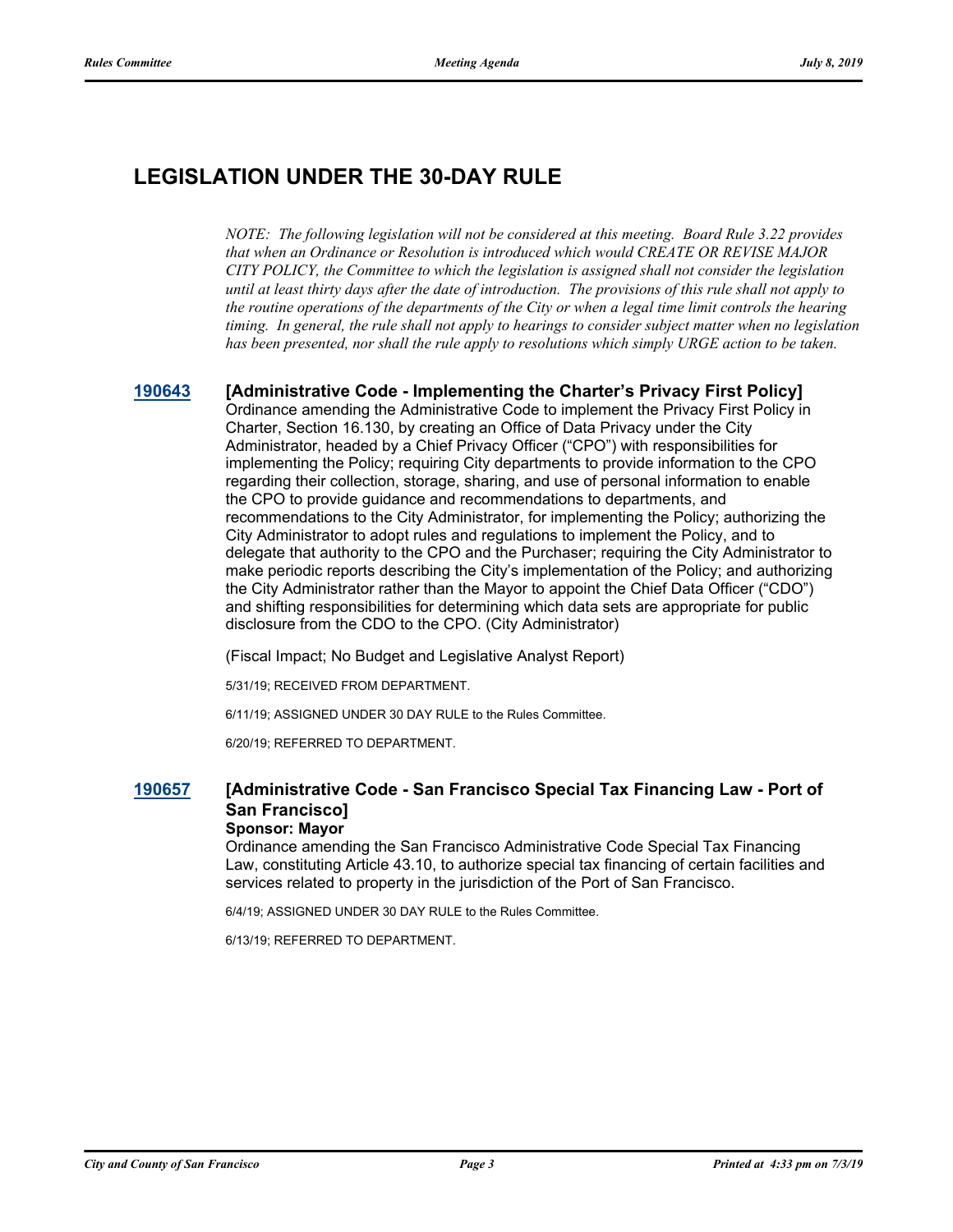#### **[190665](http://sfgov.legistar.com/gateway.aspx?m=l&id=34787) [Initiative Ordinance - Administrative Code - Mental Health SF] Sponsors: Ronen; Haney, Mar, Walton, Yee and Brown**

Motion ordering submitted to the voters at an election to be held on November 5, 2019, an Ordinance amending the Administrative Code to establish Mental Health SF, a universal mental health program designed to provide access to mental health services, substance use treatment, and psychiatric medications to all San Franciscans; and to establish the Mental Health SF Implementation Working Group to advise the Mental Health Board, the Department of Public Health, the Health Commission, the San Francisco Health Authority, and the Board of Supervisors on the design and implementation of Mental Health SF.

6/4/19; ASSIGNED UNDER 30 DAY RULE to the Rules Committee.

6/12/19; REFERRED TO DEPARTMENT.

7/3/19; RESPONSE RECEIVED.

### **[190679](http://sfgov.legistar.com/gateway.aspx?m=l&id=34801) [Administrative Code - Administration of Loans and Grants for Affordable Housing]**

#### **Sponsor: Mayor**

Ordinance amending the Administrative Code to establish uniform procedures for the administration of City loans and grants for the acquisition, development, construction, rehabilitation, and preservation of affordable housing; authorize the Director of the Mayor's Office of Housing and Community Development (MOHCD) to execute certain loan or grant agreements for affordable housing; and authorize the Director of MOHCD and the Director of Property to acquire certain real property without an appraisal and accept a deed for the purpose of preserving affordable housing.

6/11/19; ASSIGNED UNDER 30 DAY RULE to the Rules Committee.

6/20/19; REFERRED TO DEPARTMENT.

#### **[190683](http://sfgov.legistar.com/gateway.aspx?m=l&id=34805) [Administrative Code - Conversion of Large Tourist Hotels] Sponsor: Peskin**

Ordinance amending the Administrative Code to re-enact and revise the Tourist Hotel Conversion Ordinance, which restricted the conversion of hotel rooms in large tourist hotels to condominiums, by deleting the sunset provision and deleting the sections allowing conversion credits and a lottery; and affirming the Planning Department's determination under the California Environmental Quality Act.

6/11/19; ASSIGNED UNDER 30 DAY RULE to the Rules Committee.

6/20/19; REFERRED TO DEPARTMENT.

#### **[190729](http://sfgov.legistar.com/gateway.aspx?m=l&id=34851) [General Obligation Bond Election - Affordable Housing - Ballot Question] Sponsors: Mayor; Yee**

Ordinance authorizing the Controller to modify the ballot question regarding the proposed general obligation bond ordinance for the November 5, 2019, ballot (Board of Supervisors File No. 190495) to incur \$600,000,000 of bonded indebtedness to finance the construction, development, acquisition, improvement, rehabilitation, preservation, and repair of affordable housing improvements, and related costs necessary or convenient for the foregoing purposes.

6/25/19; ASSIGNED to the Rules Committee.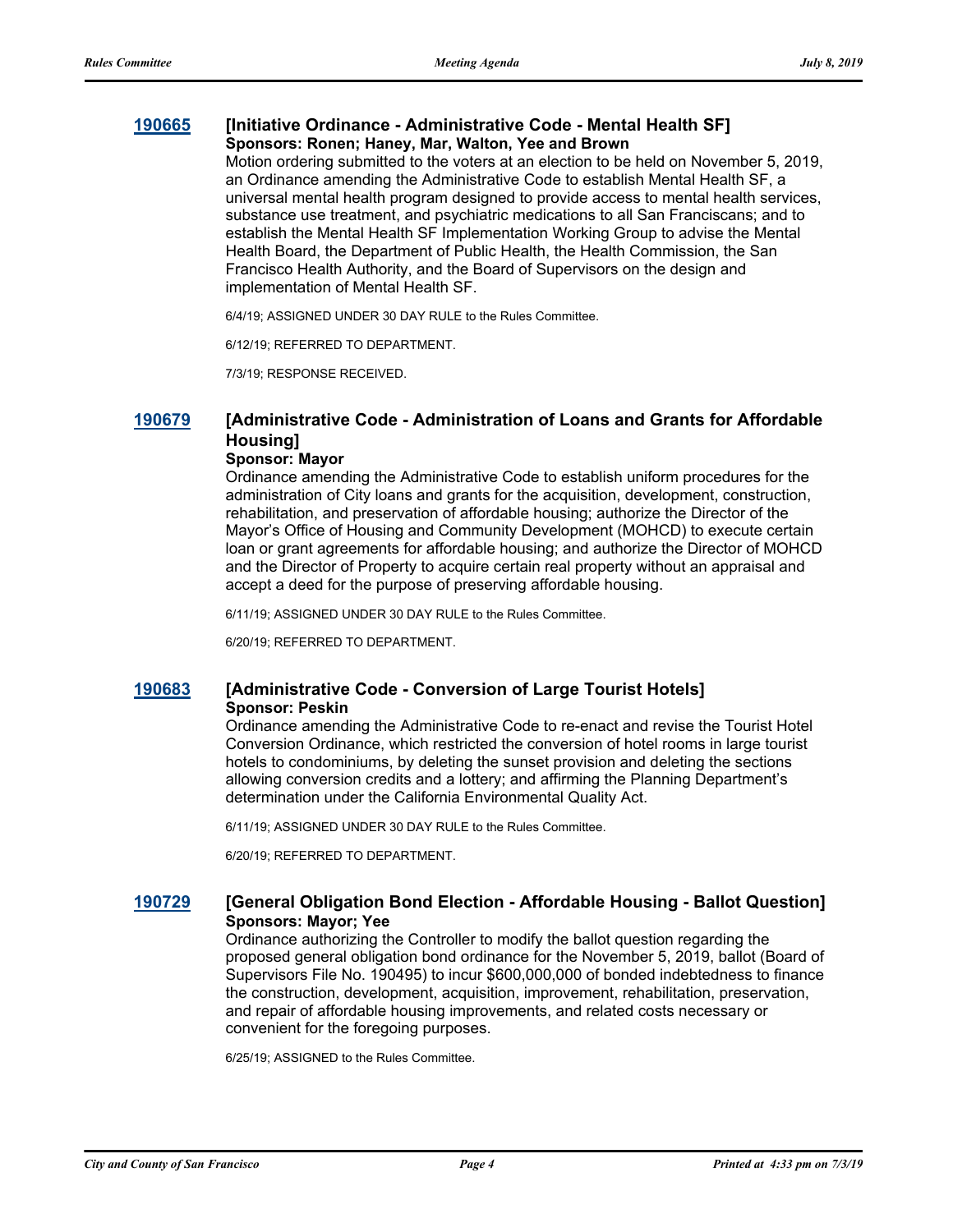### **Agenda Item Information**

Each item on the Consent or Regular agenda may include the following documents:

1) Legislation, 2) Budget and Legislative Analyst report,

3) Department or Agency cover letter and/or report, 4) Public correspondence

Items will be available for review at City Hall, 1 Dr. Carlton B. Goodlett Place, Room 244, Reception Desk.

### **Meeting Procedures**

The Board of Supervisors is the legislative body of the City and County of San Francisco. The Board has several standing committees where ordinances and resolutions are the subject of hearings at which members of the public are urged to testify. The full Board does not hold a second public hearing on measures which have been heard in committee.

Board procedures do not permit: 1) persons in the audience to vocally express support or opposition to statements by Supervisors or by other persons testifying; 2) ringing and use of cell phones, pagers, and similar sound-producing electronic devices; 3) bringing in or displaying signs in the meeting room; and 4) standing in the meeting room.

Each member of the public will be allotted the same maximum number of minutes to speak as set by the President or Chair at the beginning of each item or public comment, excluding City representatives, except that public speakers using interpretation assistance will be allowed to testify for twice the amount of the public testimony time limit. If simultaneous interpretation services are used, speakers will be governed by the public testimony time limit applied to speakers not requesting interpretation assistance. Members of the public who want a document placed on the overhead for display should clearly state such and subsequently remove the document when they want the screen to return to live coverage of the meeting.

IMPORTANT INFORMATION: The public is encouraged to testify at Committee meetings. Persons unable to attend the meeting may submit to the City, by the time the proceedings begin, written comments regarding the agenda items. These comments will be made a part of the official public record and shall be brought to the attention of the Board of Supervisors. Written communications should be submitted to the Clerk of the Board or Clerk of the Committee: 1 Dr. Carlton B. Goodlett Place, Room 244, San Francisco, CA 94102. Communications not received prior to the hearing may be delivered to the Clerk of the Board or Clerk of the Committee at the hearing and you are encouraged to bring enough copies for distribution to all of its members.

LAPTOP COMPUTER FOR PRESENTATIONS: Contact City Hall Media Services at (415) 554-7490 to coordinate the use of the laptop computer for presentations. Presenters should arrive 30 minutes prior to the meeting to test their presentations on the computer.

COPYRIGHT: System content that is broadcasted live during public proceedings is secured by High-bandwidth Digital Content Protection (HDCP), which prevents copyrighted or encrypted content from being displayed or transmitted through unauthorized devices. Members of the public who utilize chamber digital, audio and visual technology may not display copyrighted or encrypted content during public proceedings.

AGENDA PACKET: Available for review in the Office of the Clerk of the Board, City Hall, 1 Dr.Carlton B Goodlett Place, Room 244, or on the internet at http://www.sfbos.org/meetings. Meetings are cablecast on SFGovTV, the Government Channel 26. For DVD copies and scheduling call (415) 554-4188.

LANGUAGE INTERPRETERS: Requests must be received at least 48 hours in advance of the meeting to help ensure availability. Contact Peggy Nevin at (415) 554-5184. AVISO EN ESPAÑOL: La solicitud para un traductor debe recibirse antes de mediodía de el viernes anterior a la reunion. Llame a Peggy Nevin at (415) 554-5184. Paunawa: Ang mga kahilingan ay kailangang matanggap sa loob ng 48 oras bago mag miting upang matiyak na matutugunan ang mga hiling. Mangyaring tumawag ka sa (415) 554-5184.